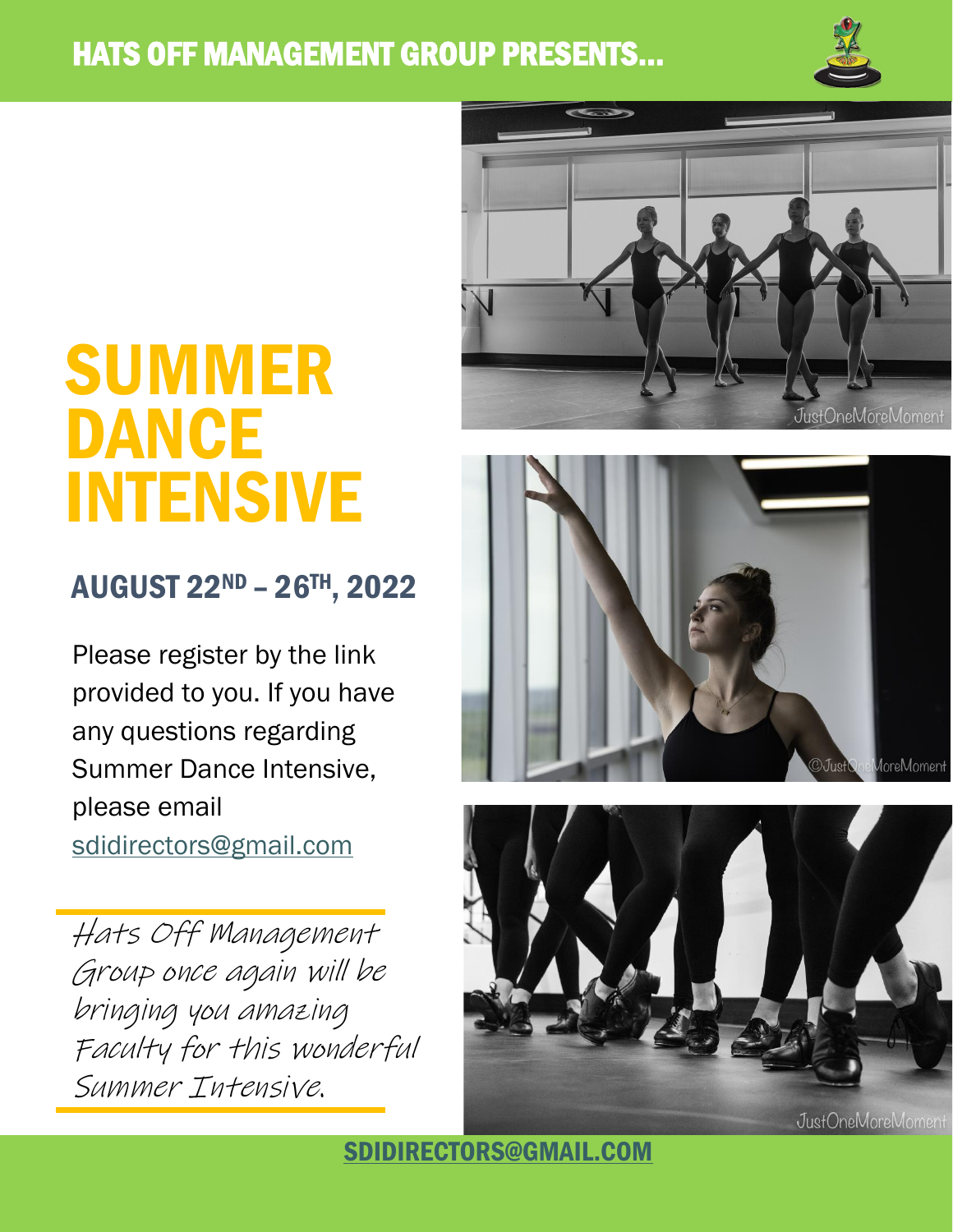Hello Parents and Dancers,

## **We are excited to announce our dates for SUMMER DANCE INTENSIVE (SDI) MONDAY AUGUST 22ND – FRIDAY AUGUST 26 TH 2022.**

All 2022-2023 Competitive Dancers must be registered for this event if you have received this email, there will be no exceptions to participating in this for next year's Team(s). If your dancer only competes in Hip Hop, please contact Ms. Lisa and she will assist you in what to register for.

**Faculty and Schedule are also attached.** 

**Fees will not be processed until July 22nd, 2022 and are non-refundable unless for medical reasons and then we will take a 10% administration fee if that occurs, with proper documentation from a doctor or physio therapist.**

**All dancers must take the Ballet classes, while the other genres can be of their choosing**

We strongly encourage you to take all the disciplines that you are registered in or intend to register for in the Fall and/or you may wish to compete in next season.

Forms must be filled out in order to reserve your dancer's placement no later than March 15<sup>th</sup>

The LINK to register is:

**<https://fs11.formsite.com/UZVWcD/bmz7ca0un5/index.html>**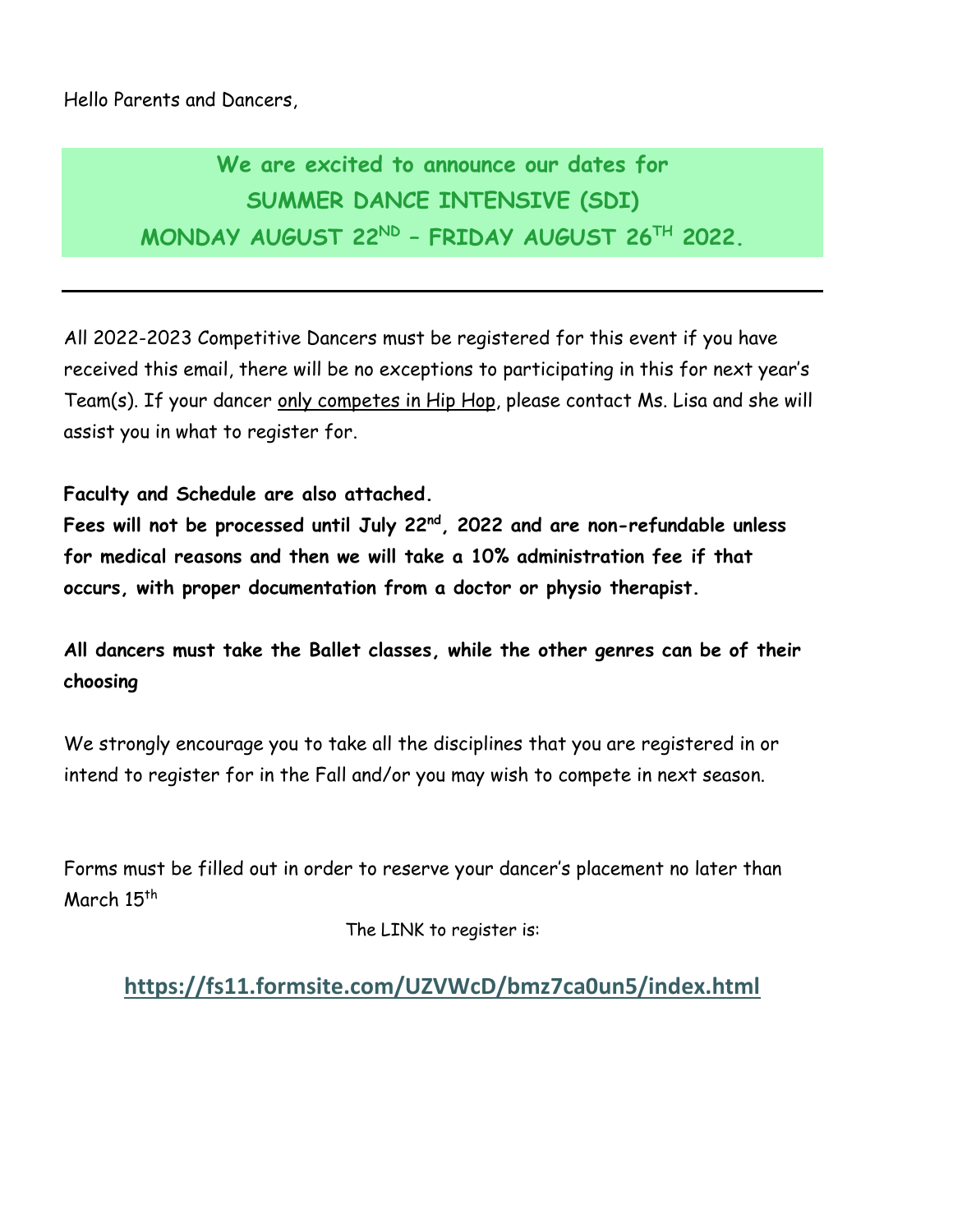



#### **BALLET – CINZIA ERIMITA**

A teacher for over 25 years, Cinzia owned and operated Dance Explosions Inc. in Calgary, Alberta for 20 years Dancing since the age of three, training in ballet, jazz, tap, modern and contemporary dance, she has completed her Adv 1 RAD and Elementary I.S.T.D (Checcetti) as well as many Al Gilbert and BATD exams. After earning her Bachelor of Commerce degree at the University of Calgary, she studied at the Royal Academy of Dance headquarters in London, UK where she obtained her RAD Teaching Diploma.

Cinzia is a member of the Canadian Dance Teacher's Association, has choreographed locally for Dancer's Studio West and the U of C's Dance Montage and has also adjudicated for competitions in Alberta and BC. She has prepared countless students for RAD ballet exams both at the graded and vocational levels as well as choreographed award-winning numbers for competition.

Many of her students have gone on to complete dance degrees and pursue professional dance careers. She takes great pride in serving as a mentor to many aspiring dance educators through the RAD CBTS program. She looks froward to continuing her career as a freelance dance educator, choreographer and adjudicator in events across the country.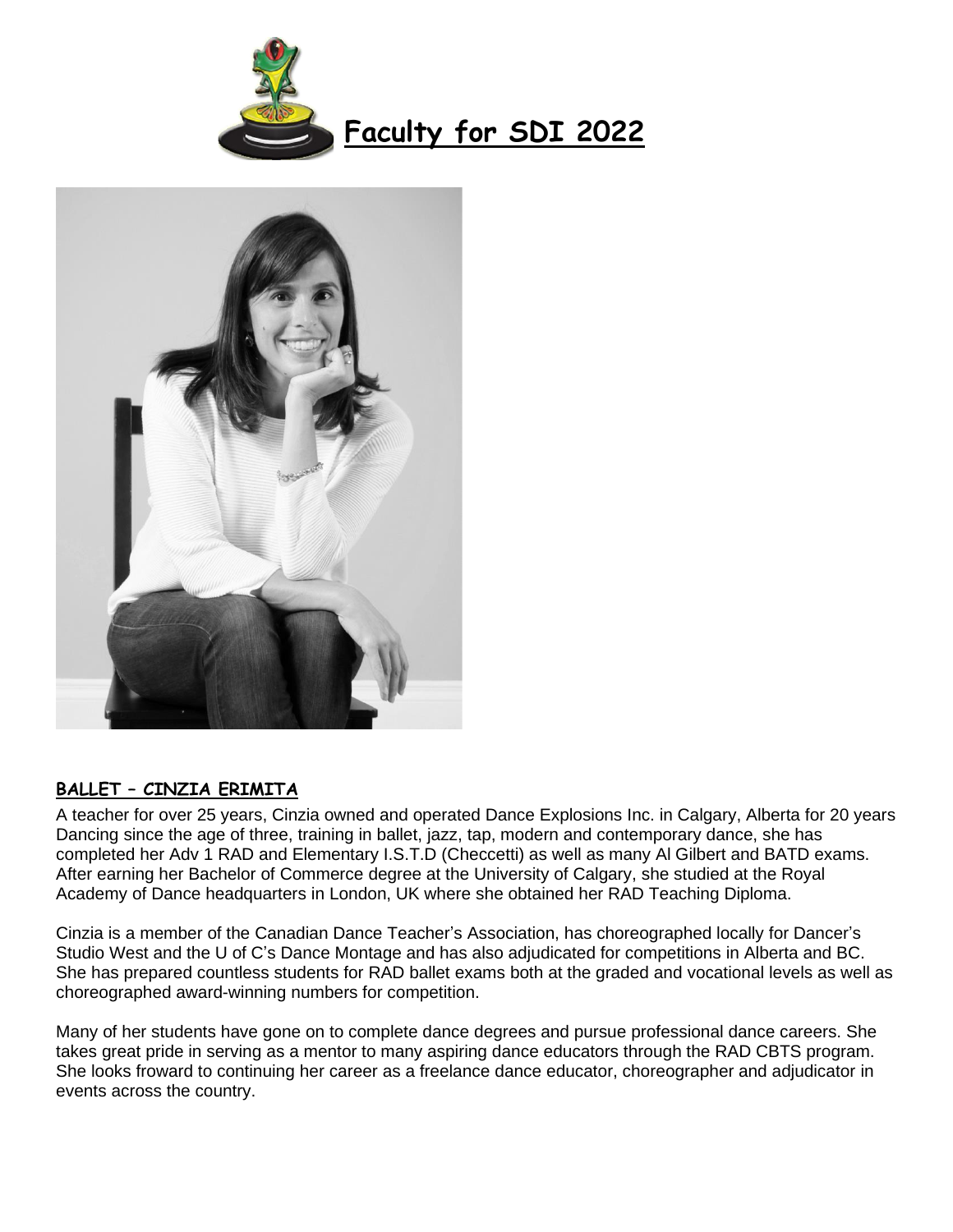

#### **CONTEMPORARY – EMMA GALVIN**

Emma began dancing at the age of 3 at Premiere Dance Academy. There she discovered her love of dance and began training in ballet, jazz, tap, lyrical, contemporary, and hip hop.

After she graduated in 2020, Emma moved to Vancouver to pursue a career in dance and completed Harbour Dance Centre's Intensive Training Program. Since being in Vancouver she has had the opportunity to work commercially, including credits such as the Crazy 8s gala, PNE fair, and Zoey's Extraordinary Playlist. She is currently training in Modus Operandi's Pivotal Post Secondary Program under the direction of Tiffany Tregarthen, David Raymond, and Kate Franklin.

She is always excited to share her passion and knowledge with young dancers and is currently a teacher/choreographer at the Landing Dance Centre in Vancouver.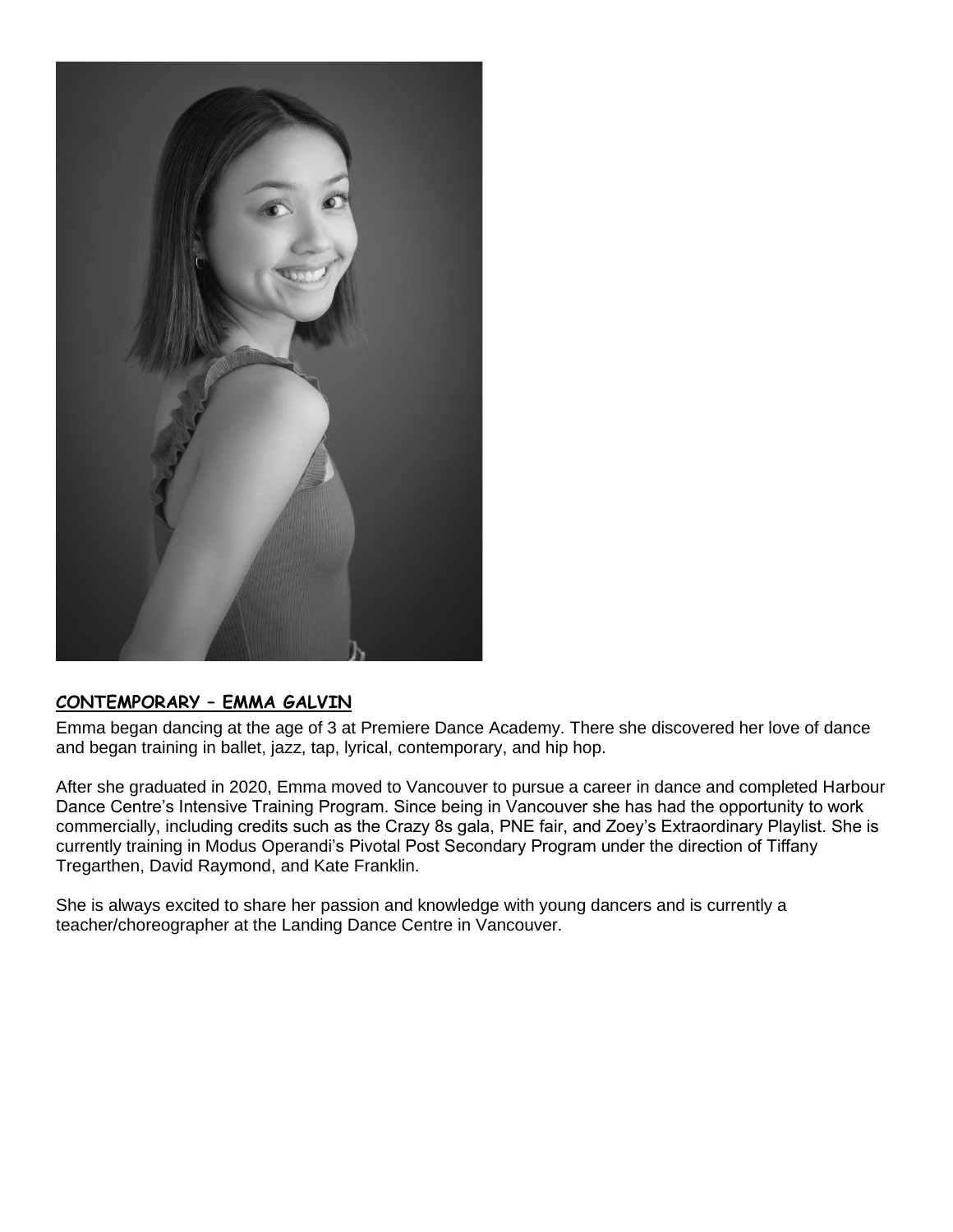

#### **JAZZ – EVAN MORASH**

Evan grew up in Calgary, and began dancing at the age of 5.

In middle school, Evan started dancing at Danscott Studio, which is where he continued his training until graduation. Straight out of high school, he made the move to Vancouver to pursue his commercial dance career.

Since living in Vancouver, Evan has had the opportunity to work alongside choreographers such as Mandy Moore, Tyce Diorio, Kelly Konno and more, which has built up his resume with TV/Film credits including Zoeys Imaginary Playlist, Charmed, Riverdale, Disney's Starstruck, and more.

In addition to working in the film industry in Vancouver, Evan has done 3 cruise ship contracts with Royal Caribbean, two of which were "takeout casts" on the company's newest ships. Evan has since moved back to Vancouver and continues working as a dancer in the industry, as well as continuing his journey as a Photographer and Creative Director.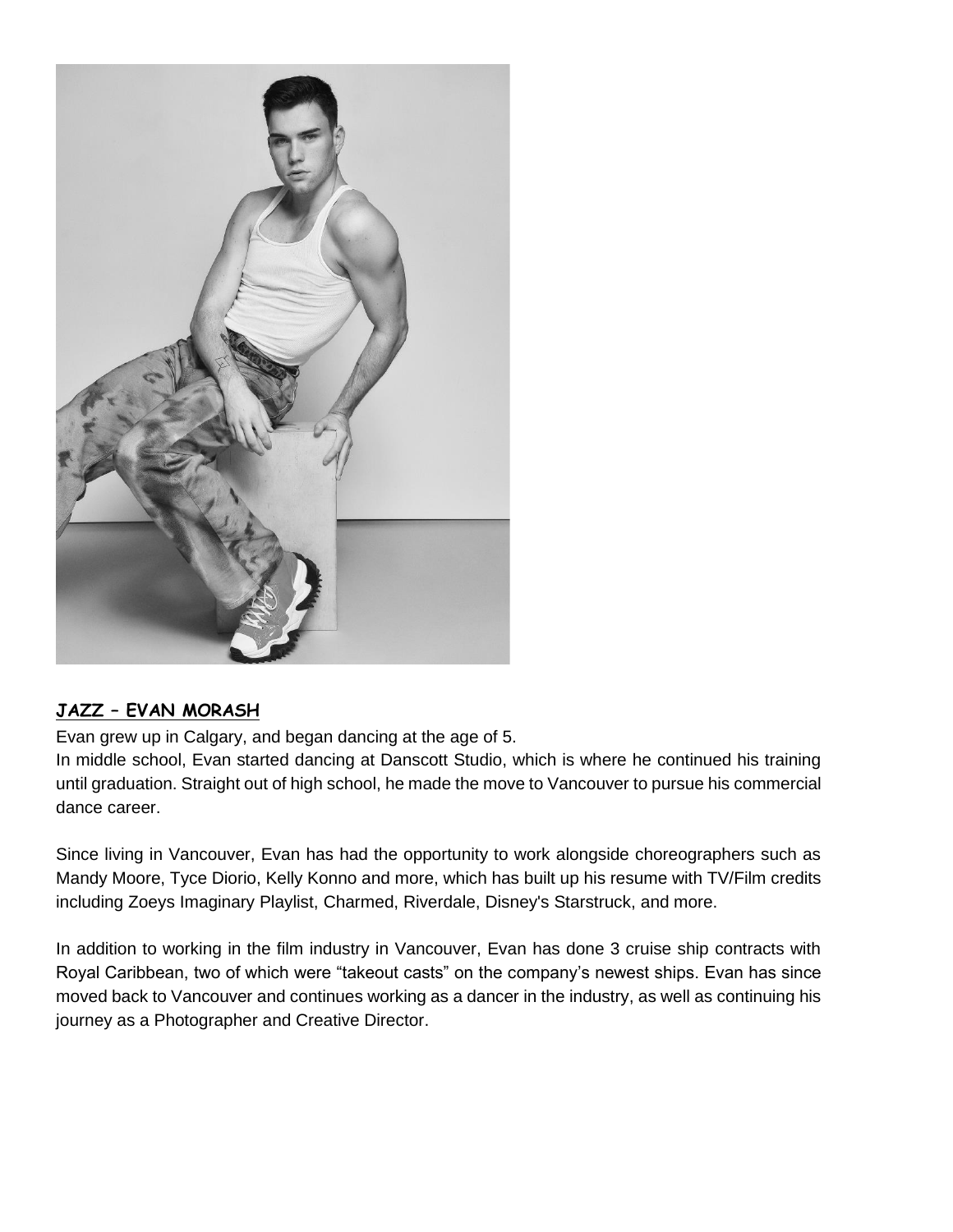

#### **LYRICAL – MELISSA KASHUBA**

Miss. Melissa was born and raised in Invermere, British Columbia. Growing up she trained and competed in various styles of dance, specializing in; Jazz, Tap, and Ballet. After graduating high school in 2013, she travelled to Toronto to begin working on her Associated Dance Arts for Professional Teachers Certification (ADAPT), which she graduated from in July 2015.

Melissa completed her Bachelor of Arts degree in dance with a concentration in pedagogy in June of 2019. During her university career, she performed with the Young Canadians of the Calgary Stampede, which led to a multitude of performance opportunities. She also trained with the University of Calgary Cheerleaders, a competitive stunt team. Additionally, she has worked with, performed, and trained with dance companies in Calgary including;

The Show Company, Illfx Education, and most recently Flomatk at Pulse studios. In recent years, Melissa has had the opportunity to perform in music videos. Having the privilege to work with artists such as; Leaving Thomas, Souls in Rhythm, and Mak London.

Melissa's teaching style focuses on foundational technique, with an emphasis on dance injury prevention. She always encourages students to explore their own creativity. Melissa continues to grow as a performer and teacher. She will always continue to train and educate herself, providing the best education for her students.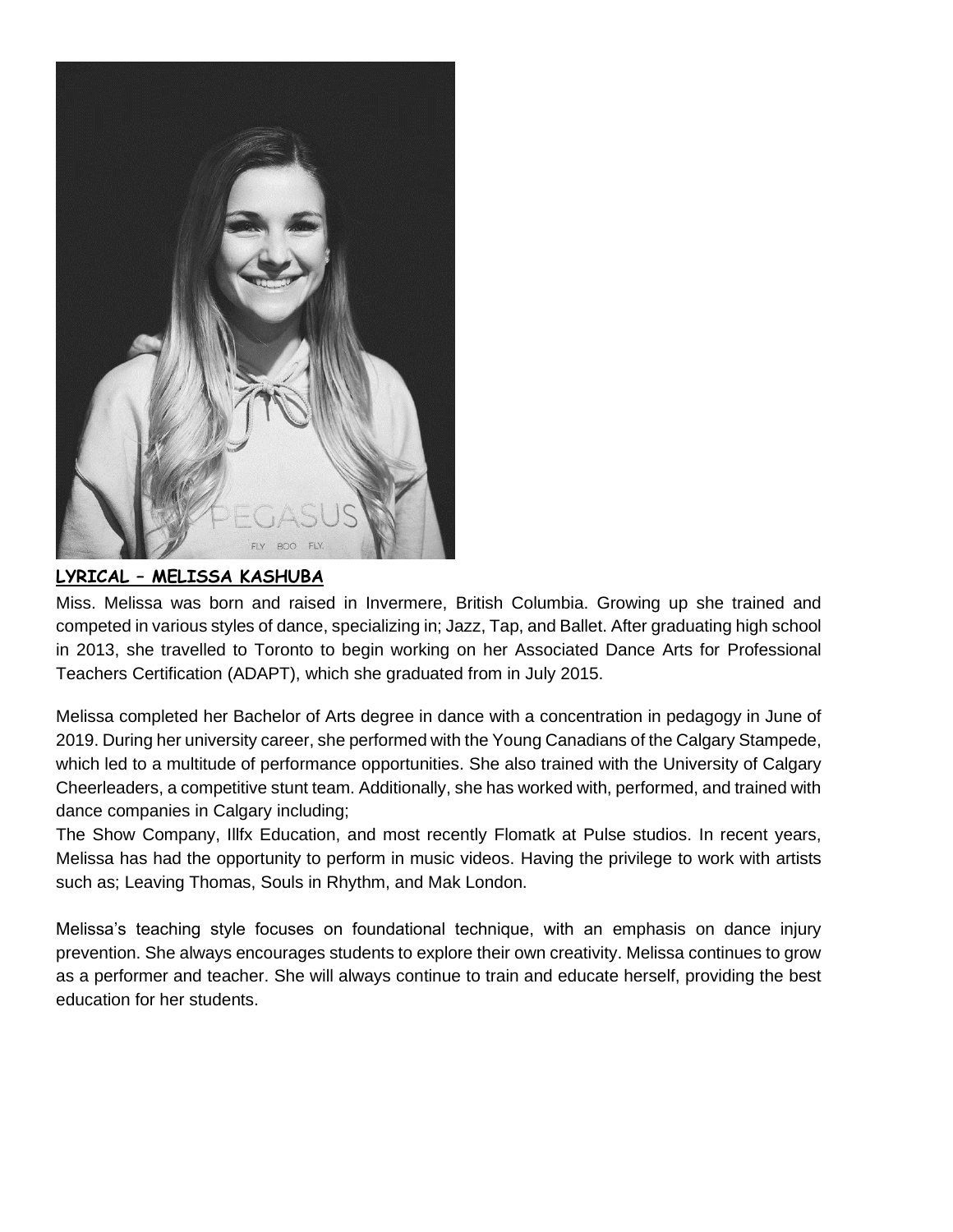

#### **TAP - LAURA DONALDSON**

Laura Donaldson is a tap dancer, teacher and choreographer based in Calgary, Canada. Laura is a recent alumnus of the 2021 Tap Performance Ensemble at The School at Jacob's Pillow. She has performed in Lisa La Touche's Tap Phonics Production "Fool's Gold" co-commissioned by Fall for Dance North and Harbourfront Centre, the premiere of Danny Nielsen's full-length work, "On Foot" and has also presented her own work at Springboard's Fluid Festival. She also just completed a new solo work with support by The GRAND Theatre as a part of their Creative Residency Program. Laura was a part of the Tri-Tone Rhythm Ensemble where she trained extensively with Tasha Lawson and grew up in Calgary training in multiple styles of dance.

Laura is committed to providing exciting, quality tap dance education that honours the roots and history of the form. Laura continues to develop her unique artistic voice through extensive practice, training, teaching, and performing in Canada and the United States.